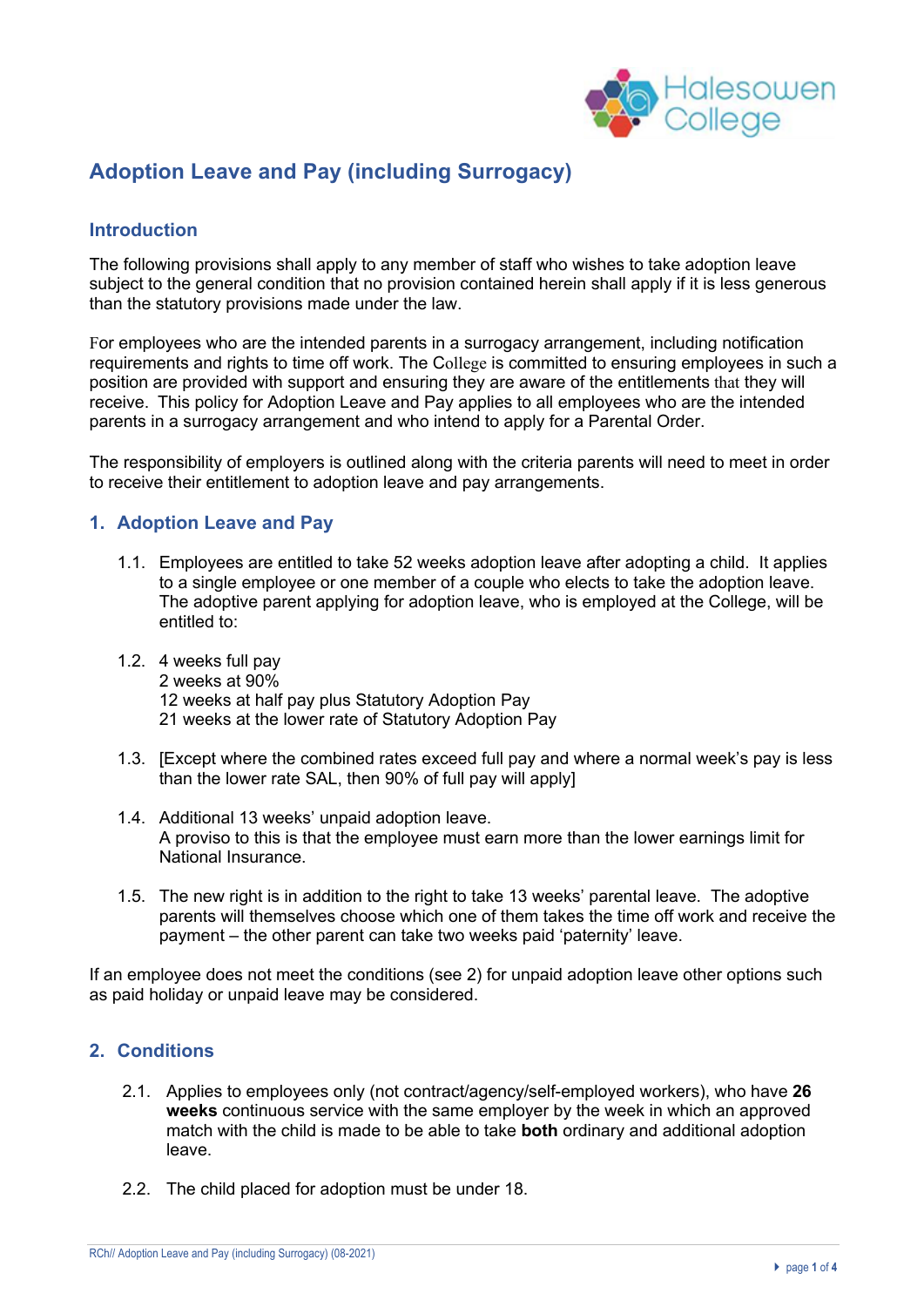- 2.3. The employee seeking adoption leave must produce a Matching Certificate from an approved adoption agency. The adoption can be with a child from overseas. The leave does not apply to stepfamily adoptions or adoptions by a child's existing foster carers. The leave only applies for children who have been placed with an adoptive parent.
- 2.4. Adoption leave can begin no earlier than 14 days before the expected date of placement, and no later than the date on which the child is placed for adoption.
- 2.5. The adoptive parent will have the same employment protection rights and rate of pay as with maternity leave.

### **3. Notification**

- 3.1 In order to be entitled to take adoption leave and receive statutory adoption pay, the eligible employee must:
	- 3.1.1. provide written notification of his or her intention to take adoption leave within seven days of having been notified by the adoption agency that they and or their partner have been matched with a child was provided by the adoption agency
	- 3.1.2. provide documentary evidence in the form of a "matching certificate" provided by the adoption agency
	- 3.1.3. advise in writing the date on which the child is expected to be placed with them and when they want their adoption leave to start (adoption leave can start on the day the child is placed for adoption, or up to 14 days earlier)
- 3.2 The employee is permitted to bring forward their adoption leave start date, provided that the member of staff advises the College in writing at least 28 days before the new start date or, if that is not possible, as soon as reasonably practicable. The employee may also postpone his/her adoption leave start date, provided that they advise the College in writing at least 28 days before the original proposed start date or, if that is not possible, as soon as reasonably practicable.
- 3.3 Within 28 days of receiving the employee's notice of intention to take adoption leave, the Personnel Unit will write to the employee confirming their entitlements and the latest date on which the employee must return to work after adoption leave.

# **4. Rights during adoption leave**

- 4.1 During ordinary adoption leave and additional adoption leave, all terms and conditions of the employee's contract except normal pay will continue. Salary will be replaced by statutory adoption pay if the employee is eligible for it.
- 4.2 This means that, while sums payable by way of salary will cease, all other benefits will remain in place. For example, holiday entitlement will continue to accrue and pension contributions will continue to be paid whilst in receipt of paid Adoption Leave.

# **5**. **Keeping-in-touch days**

Employees can agree to work for the College (or to attend training) for up to 10 days during their adoption leave without that work bringing their adoption leave to an end and without loss of a week's statutory adoption pay. These are known as "keeping-in-touch" days. Any work carried out on a day shall constitute a day's work for these purposes.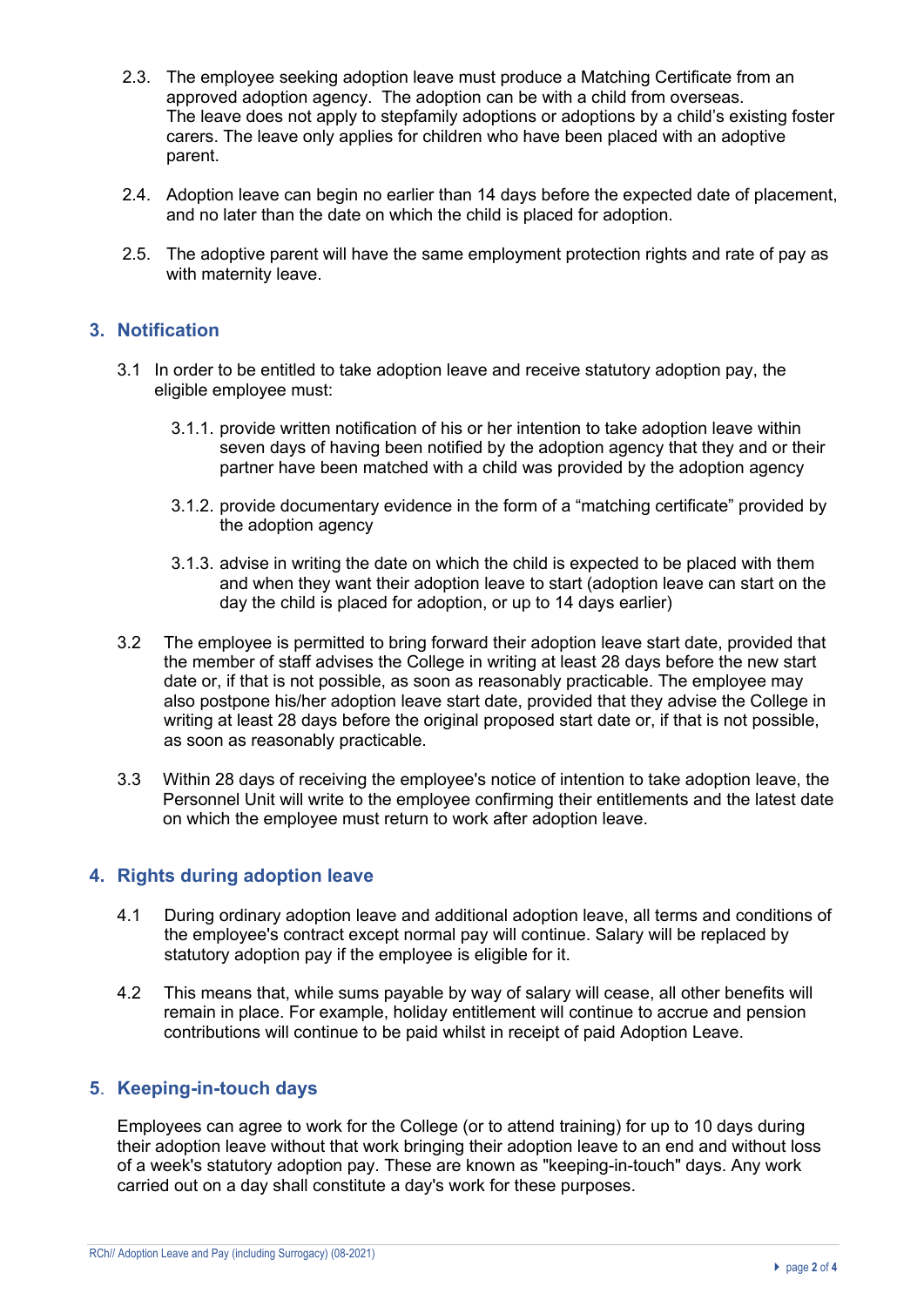# **6**. **Annual Leave/Holiday Entitlements**

Holiday entitlement will continue to accrue while on Adoption Leave. Employees are encouraged to take any outstanding holiday due to them before the commencement of adoption leave and within the same leave year.

#### **7**. **Returning to work after adoption leave**

- 7.1 The adoptive parent may return to work at any time during ordinary adoption leave or additional adoption leave, provided that he/she gives the appropriate eight weeks notification of the date on which he/she intends to return. Alternatively, they may take his/her full period of adoption leave entitlement and return to work at the end of this period.
- 7.2 The employee has the right to resume working in the same job if returning to work from ordinary adoption leave. If the employee returns to work after a period of additional adoption leave, the member of staff is entitled to return either to the same job, or if this is not reasonably practicable, to another suitable job that is on terms and conditions not less favourable.
- 7.3 Failure to return to work by the end of adoption leave will be treated as an unauthorised absence unless the employee is sick and produces a current medical certificate before the end of the adoption leave period.
- 7.4 In the event of the employee not returning to employment by the college for a period of at least three months s/he shall refund the 12 weeks half pay (but not the SAP element), or such part thereof if any as the college in its discretion may decide.

### **8. Transfer of adoption leave**

- 8.1 If the adoptive parent proposes to return to work early without using the full 52-week entitlement to adoption leave by giving proper notification of an early return in accordance with the rules set above, he/she may be eligible to transfer up to 26 weeks of the outstanding adoption leave (and outstanding statutory adoption pay) to his/her spouse, civil partner or partner, to be taken as additional paternity leave (and additional statutory paternity pay) once he/she has returned to work.
- 8.2 The earliest that additional paternity leave may commence is 20 weeks after the adopted child's placement and it must end no later than 12 months after the date of placement. The minimum period of additional paternity leave is two consecutive weeks and the maximum period is 26 weeks. The employee must therefore have at least two weeks' adoption leave that remains unexpired.
- 8.3 Further details should be obtained from the employee's spouse's or partner's employer. If the employee does wish to transfer part of the adoption leave entitlement in this way, he/she will be required to submit a written and signed declaration form to that employer. which may also make additional enquiries of the College to verify its employee's entitlement to additional paternity leave and pay.

# **9**. **Shared Parental Leave**

Ordinary Parental Leave and Shared Parental Leave is also available to apply for and the College has policies for this too.